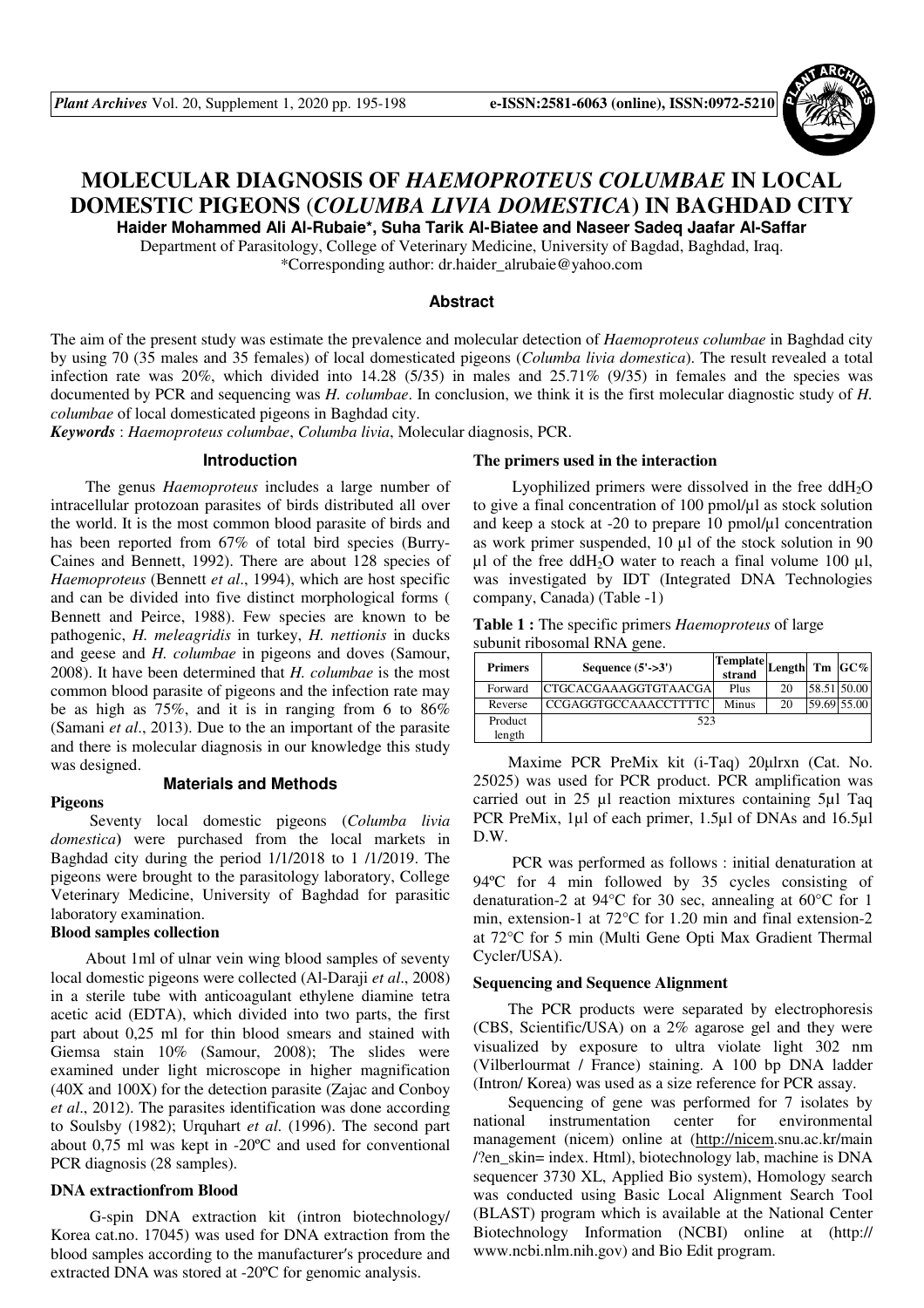# **Results**

# **Infection rate**

The total infection rate of *Haemoproteus columbae* in local domestic pigeons (*Columba livia domestica*) was 20.00% (14/70) of the staining blood smears by using Giemsa stain. (Table 2 and Figure 1).

**Table 2 :** Total infection rate of *Haemoproteus columbae* in local domestic pigeons (*Columba livia* domestica).

| No. of Samples Examined   Positive   Percentage $(\%)$ |    |       |
|--------------------------------------------------------|----|-------|
|                                                        | ۱4 | 20.00 |



**Fig. 1 :** *Haemoproteus columbae* (red arrow) in blood smear stained by Giemsa stain (100X)

# **Infection rate according to sex**

Table 3 was showed a higher infection rate of *Haemoproteus columbae* in female pigeons 25.71% (9/35), than male pigeons 14.28% (5/35) with significance (P< 0.01) difference.

**Table 3 :** Total infection rate of *Haemoproteus columbae* in local domestic pigeons (*Columba livia* domestica) according to sex.

| <b>Sex</b>            | No. of samples<br>examined | <b>Positive</b> | Percentage<br>$\mathcal{O}_{\mathcal{O}}$ |
|-----------------------|----------------------------|-----------------|-------------------------------------------|
| Males                 | 35                         |                 | 14.28                                     |
| Females               | 35                         |                 | 25.71                                     |
| Total                 |                            | 14              | 20.00                                     |
|                       |                            | 13.88*          |                                           |
| $*D \cdot \Omega$ 0.1 |                            |                 |                                           |

 $P< 0.01$ 

Figure (2) was show the gel Electrophoresis of the PCR product of *H. columbae* with 523 bp, and the type of substitution (Transition and transvertion) of nucleotide locations of the local isolates with isolates of NCBI ID: EU327518.1 (Table 4).



**Fig. 2 :** PCR products the band size was 523 bp, electrophoresis in 2 % agarose at 5 volt/cm<sup>2</sup> 1x TBE for 1:45 hours. The lanes 1,5,14,16,19,20 and 22 a positive results .M: DNA ladder (100)

**Table 4 :** The type of substitution (Transition and transvertion) of nucleotide locations of the local isolates of *Haemoproteus columbae* with isolates of NCBI ID: EU327518.1.

| <b>Source</b>                                        | <b>Identities Expect Score</b> |     |     | <b>Sequence ID</b> | <b>Nucleotide</b> Location |     | <b>Type of</b><br>substitution | No. of<br>samples |            |            |     |     |            |  |
|------------------------------------------------------|--------------------------------|-----|-----|--------------------|----------------------------|-----|--------------------------------|-------------------|------------|------------|-----|-----|------------|--|
| Haemoproteus sp. large subunit                       |                                | 0.0 | 740 | ID: EU327518.1     | T>C                        | 191 | Transition                     | 1                 |            |            |     |     |            |  |
| ribosomal RNA gene                                   | 99%                            |     |     |                    | A>G                        | 389 | Transition                     |                   |            |            |     |     |            |  |
|                                                      |                                |     | 731 | ID: EU327518.1     | T>C                        | 191 | Transition                     | $\overline{c}$    |            |            |     |     |            |  |
| Haemoproteus sp. large subunit<br>ribosomal RNA gene | 99%                            | 0.0 |     |                    | G>C                        | 328 | Transvertion                   |                   |            |            |     |     |            |  |
|                                                      |                                |     |     |                    | A>G                        | 389 | Transition                     |                   |            |            |     |     |            |  |
|                                                      |                                |     |     |                    | A>G                        | 465 | Transition                     |                   |            |            |     |     |            |  |
|                                                      |                                |     | 763 | ID: EU327518.1     | C > G                      | 115 | Transvertion                   | 3                 |            |            |     |     |            |  |
| Haemoproteus sp. large subunit<br>ribosomal RNA gene | 99%                            | 0.0 |     |                    | G>C                        | 307 | Transvertion                   |                   |            |            |     |     |            |  |
|                                                      |                                |     |     |                    | T>C                        | 474 | Transition                     |                   |            |            |     |     |            |  |
|                                                      |                                |     | 715 | ID: EU327518.1     | C > G                      | 114 | Transvertion                   | 4                 |            |            |     |     |            |  |
| Haemoproteus sp. large subunit                       | 99%                            | 0.0 |     |                    | T>C                        | 295 | Transition                     |                   |            |            |     |     |            |  |
| ribosomal RNA gene                                   |                                |     |     |                    | G>C                        | 307 | Transvertion                   |                   |            |            |     |     |            |  |
|                                                      |                                |     |     |                    | T>C                        | 474 | Transition                     |                   |            |            |     |     |            |  |
| Haemoproteus sp. large subunit                       | 99%                            |     | 0.0 | 699                | ID: EU327518.1             | T>A | 282                            | Transvertion      | 5          |            |     |     |            |  |
| ribosomal RNA gene                                   |                                |     |     |                    | T>A                        | 379 | Transvertion                   |                   |            |            |     |     |            |  |
| Haemoproteus sp. large subunit                       |                                |     |     |                    |                            |     |                                |                   |            |            | A>G | 242 | Transition |  |
| ribosomal RNA gene                                   | 99%                            | 0.0 | 683 | ID: EU327518.1     | T>A                        | 282 | Transvertion                   | 6                 |            |            |     |     |            |  |
|                                                      |                                |     |     |                    | T>A                        | 379 | Transvertion                   |                   |            |            |     |     |            |  |
|                                                      | 99%                            |     |     | ID: EU327518.1     | T>A                        | 250 | Transvertion                   | $\tau$            |            |            |     |     |            |  |
|                                                      |                                |     | 643 |                    | T>C                        | 260 | Transition                     |                   |            |            |     |     |            |  |
|                                                      |                                |     |     |                    | T>A                        | 282 | Transvertion                   |                   |            |            |     |     |            |  |
| Haemoproteus sp. large subunit                       |                                | 0.0 |     |                    | G>C                        | 330 | Transvertion                   |                   |            |            |     |     |            |  |
| ribosomal RNA gene                                   |                                |     |     |                    | T>A                        | 379 | Transvertion                   |                   |            |            |     |     |            |  |
|                                                      |                                |     |     |                    |                            |     |                                | A>G               | 395        | Transition |     |     |            |  |
|                                                      |                                |     |     |                    |                            |     | A>G                            | 425               | Transition |            |     |     |            |  |
|                                                      |                                |     |     |                    | T>C                        | 436 | Transition                     |                   |            |            |     |     |            |  |

Seven isolates were identified by NCBI accession numbers (MN 072337; MN 072338; MN 071241; MN 071242; MN 072339; MN 071240 and MN 071243) and version numbers (MN 072337.1; MN 072338.1; MN 071241.1; MN 071242.1; MN 072339.1; MN 071240.1 and MN 071243.1) to build a phylogenetic tree for *H. columbae* with 96 - 99% compatible of USA isolates as shown in Figure (3).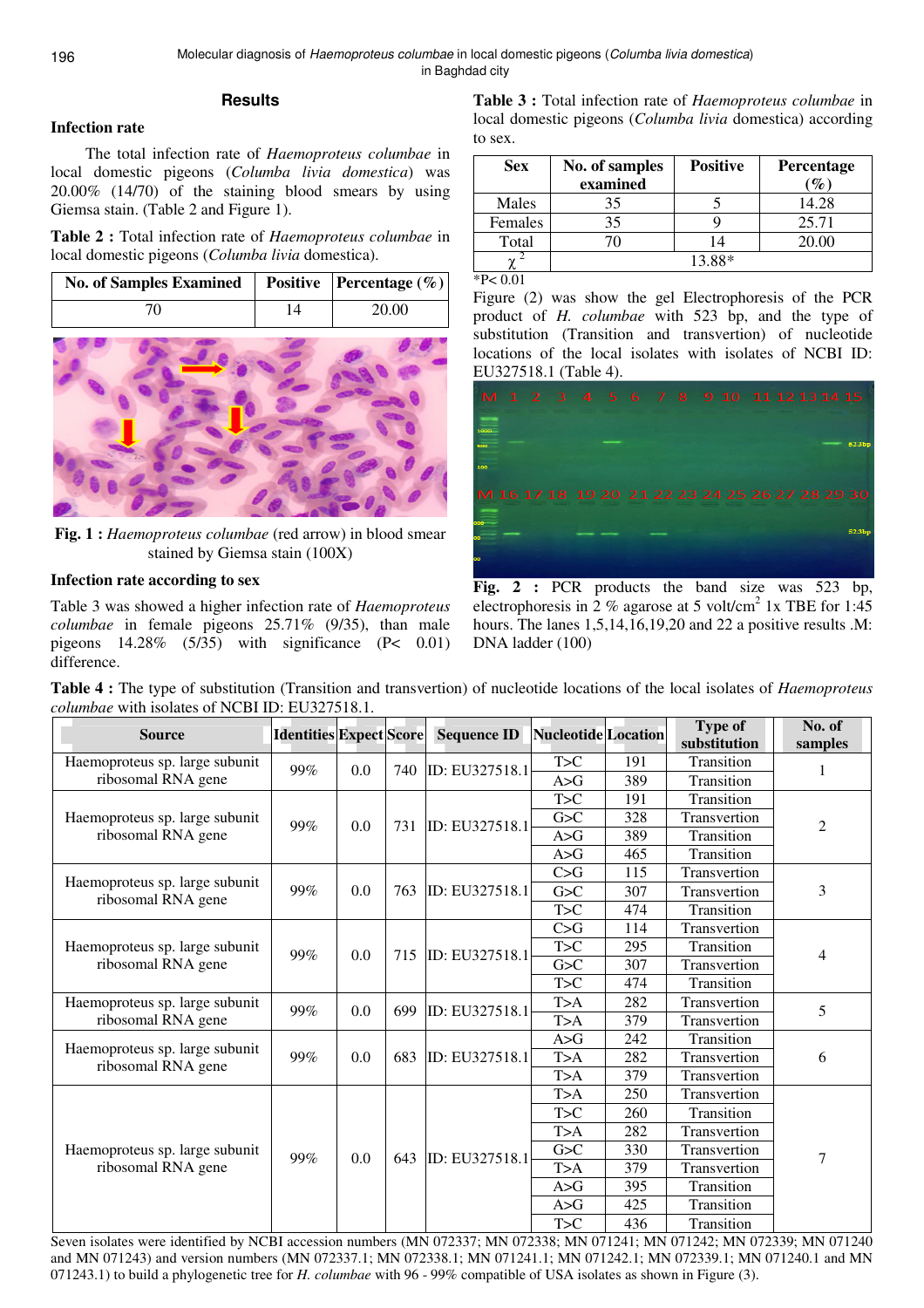

**Fig. 3 :** Phylogenetic tree of *Haemoproteus columbae* and other isolates in the world.

#### **Discussion**

The total infection rate of *Haemoproteus columbae* in the present study was 20.00%, that may be agree or disagree with the previous studies ,which had determined that the most common blood parasite of pigeons; 28% were found by Beadell *et al*. (2004); in total of 3059 birds samples it was found in 31.4% (Fernandez-Davila and Phalen, 2013), Hussein and Abdelrahim (2016) were recorded a high prevalence (57.2%) in 103 pigeons were captured from different localities of Qena Governorate, Egypt, or the infection rate may be as high as 75% (Samani *et al*., 2013), in different areas of Mymensingh district of Bangladesh was 20% (Dey *et al*., 2010), it was 21% in Iran, with the highest infection rate was observed in autumn (44%), while the lowest infection rate (12%) was recorded in spring (Senlik *et al*., 2005). Incidence and parasitaemia of *H. columbae* in pigeon was studied in different localities of Jammu, India for a period from April to September 2010 using thin blood smear examination, of the 150 pigeons (wild: 70, domestic: 80), 92 (61.33 %) were found to be infected, and the domestic pigeon showed higher infection rate (74.28 %) than the wild pigeons (50 %). (Borkataki *et al*., 2015). Interestingly in the present study males were found to have a lower infection rate than females with significant difference, that disagree with Clayton and Moore (1997) who referred that males were more prone to infection that could be due to sex-associated immunologic variations. The agreement or disagreement with the previous studies may be due to the parasite species that can exploit host diversity or abundance are likely to be highly successful in an environment saturated with hosts under favorable environmental conditions for parasite life cycle development (Johnson *et al*., 2013 and Kamiya *et al*., 2014). On the same way, elevational migration of avian haemosporidian parasites from hosts may be capable of transmitting great distances to new ecological habitats, but only provided the vectors necessary to complete the parasite life cycle and a better understanding of vector abundance and diversity will be an important step in the understanding of the evolution and distribution of this parasite (Harrigan *et al*., 2014). The occurrence and incidence of *Haemoproteus columbae* among domestic pigeons requires constant monitoring in order to detect and prevent potential outbreaks with control of the parasite vector.

#### **Acknowledgement**

Author would like to thanks the all staff of Parasitology Department, College of Veterinary Medicine/University of Baghdad for their supportment to perform this study.

## **Ethics**

All applicable international, national, and/or institutional guidelines for the care and use of animals were followed.

#### **References**

- Al-Daraji, H.J.; Al-Hayani, W.K. and Al-Hassani, A.S. (2008). Avian Hematology. University of Bagdad, College of Agriculture: 2-10.
- Beadell, J.S.; Gering, E.; Austin, J.; Dumbacher, J.P.; Peirce, M.A.; Pratt, T.K., Atkinson, C.T. and Fleischer, R.C. (2004).Prevalence and differential host-specificity of two avian blood parasite genera in the Australo-Papuan region. Mol. Ecol., 13: 3829- 3844.
- Bennett, G.F. and Peirce, M.A.(1988). Morphological form in the avian haemoproteidae and annotated checklist of the genus *Haemoproteus* Kruse 1890. J.Nat.Hist., 22:1683-1696.
- Bennett, G.F.; Peirce, M.A. and Ashford, R.W. (1994). An annotated checklist of the valid avian species of *Haemoproteus*, *Leucocytozoon* (Apicomplex: Haemoproridia) and *Hepatozoon* (Apicomplexa : Hemogregarinidae) .Syst. Parasitol.,29:61-73.
- Borkataki, S.; Katoch, R.; Goswami, P.; Godara, R.; Khajuria, J.K.; Yadav, A.; Kour, R. and Mir, I. (2015). Incidence of *Haemoproteus columbae* in pigeons of district. J . Parasit . Dis., 39(3):426-428.
- Burry-Caines, J.R. and Bennett, G.F. (1992). The haemoproteidae (Apicomplexa: Haemosporina) of the avian families Fringillidae and Emberizidae sensulato, Can. J. Zool., 70: 1149-1160.
- Clayton, D.H. and Moore, J. (1997). Host-parasite evolution. Oxford University Press, Oxford.
- Dey, A.R.; Begum, N.; Paul, S.C.; Noor, M. and Islam, K.M. (2010). Prevalence and pathology of blood protozoa in pigeons reaered at Mymensingh District, Bangladesh. Int. Bio. Res., 2(12): 25-29.
- Fernandez-Davila, M.A. and Phalen, D. (2013). Haemospordia and Australian Wild Birds.awhn @zoonsw .gov. au: 1-9.